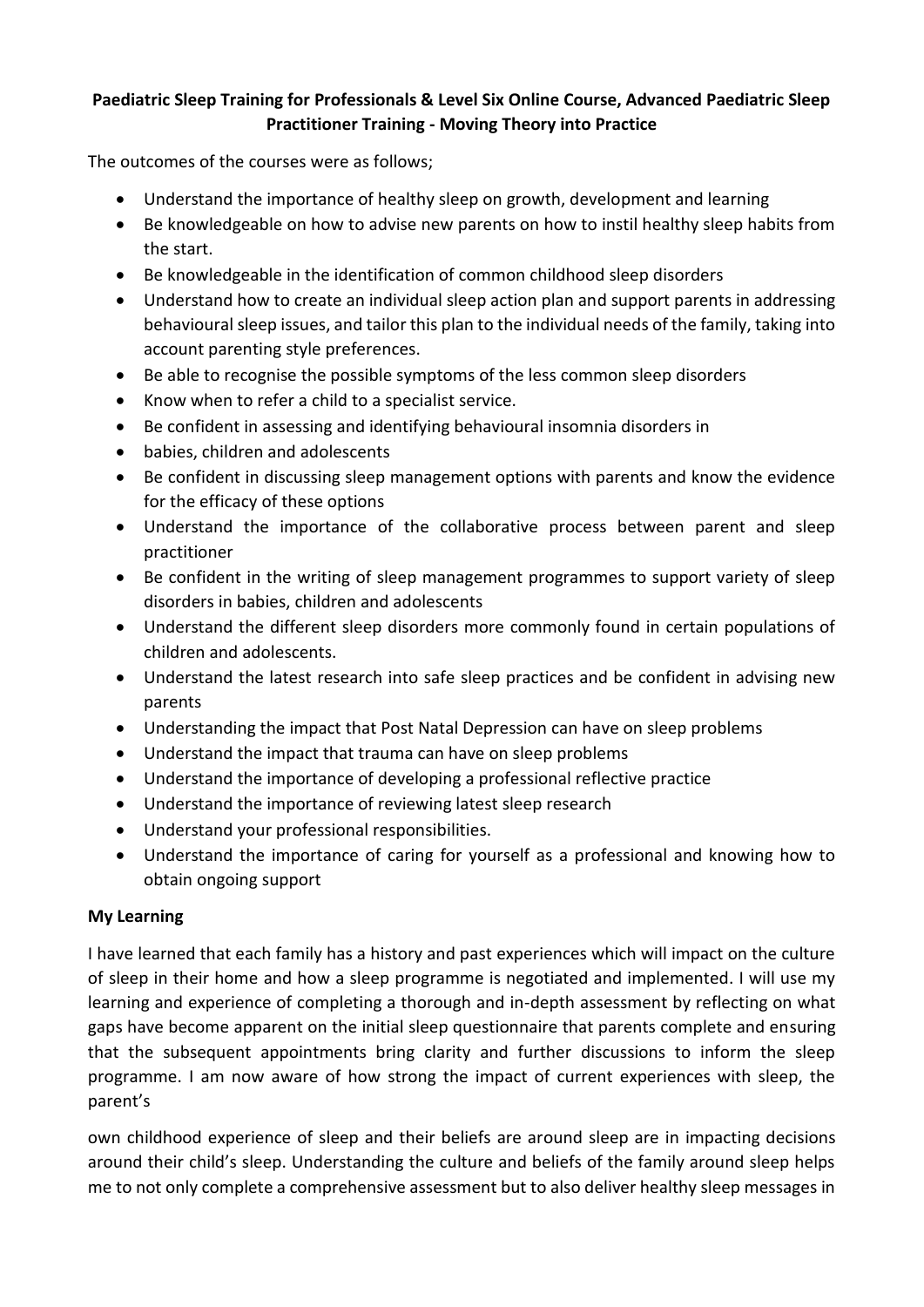a way that can be accepted by the family. The process of negotiation, psychoeducational messages and relevant research was invaluable in supporting the family. I first had to understand the research, science of sleep and psychoeducational messages, to share this in a way that is understandable for families. I was able to share information in small and manageable chunks, so that I did not overwhelm Baira and Rayne, this allowed me to be a reflective practitioner and critically analyse my practice. I enjoyed this process and I have learned so much about the importance of maintaining my boundaries when working with a family. I did not become an "on call" service for Mum, as described above, I could see that with all the complexities that the family were facing this could have easily happened. Putting in clear dates for appointments, ensuring that I only contacted Mum on a Monday and making sure that appointments remained within the agreed time, offered clear boundaries and expectations for a professional working relationship. In future practice I will continue to use the guidance and processes learnt to offer a high quality and an equitable sleep service.

## **Feedback**

Baira was really positive during her feedback, she said she can't believe that it actually worked. When she asks Rayne to go to bed, he just listens and goes, there are no problems with him answering back or getting out of bed he just goes to sleep. She said the intervention plan, advice and different techniques was helpful and having everything we talked about written down was valuable. She said she still needs help with her family circumstances and thanked me for helping to signpost her to the appropriate agencies. She thinks that the 1:1 sessions that I conducted with Rayne helped him to listen when he was at home and it was bedtime. She now spends quality time with Rayne around her graffiti art and is teaching him new skills which he enjoys. Baira said that she would rate Rayne's sleep at a 9 now and she is really pleased with this outcome. Baira confirmed that she received a lot of support during the sleep training process and that it was sufficient. She purchased that same fidget toys that I used in my sessions so that Rayne can use these at home during their worry time talks. Baira would also recommend this service to a friend.

## **Concluding Reflections**

Working in a therapeutic manner with families allowed the family to feel heard, and the sleep management programme was paced to meet their needs. I was able to be flexible in my approach and offer face to face and remote appointments to fit around Baira's shift work pattern and Rayne's core lessons in school, this allowed them to see that I was invested in the family and build a rapport. The wider impact of the sleep management intervention demonstrated best practice and was invaluable, the sleep intervention was successful, also the systems, in the family's lives were strengthened as well as new support networks created. I made a final referral for the family to Early Help Unit because my time with the family was coming to an end and there were more problems that needed support that were out of my remit, such as parenting support. I struggled at times to meet with Baira as she would cancel due to personal circumstances, however once we had a meeting it was apparent that she wanted the support. I modified the Timed Return Approach (appendix 1) to ensure that it met the needs of the family history and age of Rayne, as I believed that checking on Rayne too often may have distracted him from having the chance to fall asleep, however he may need regular check ins for a longer period of time due to his attachment difficulties. The sleep programme was planned for a total of four weeks, I ensured that I wrote a detailed sleep programme (appendix 1), as Baira requested this due to her mental state, she was very forgetful.